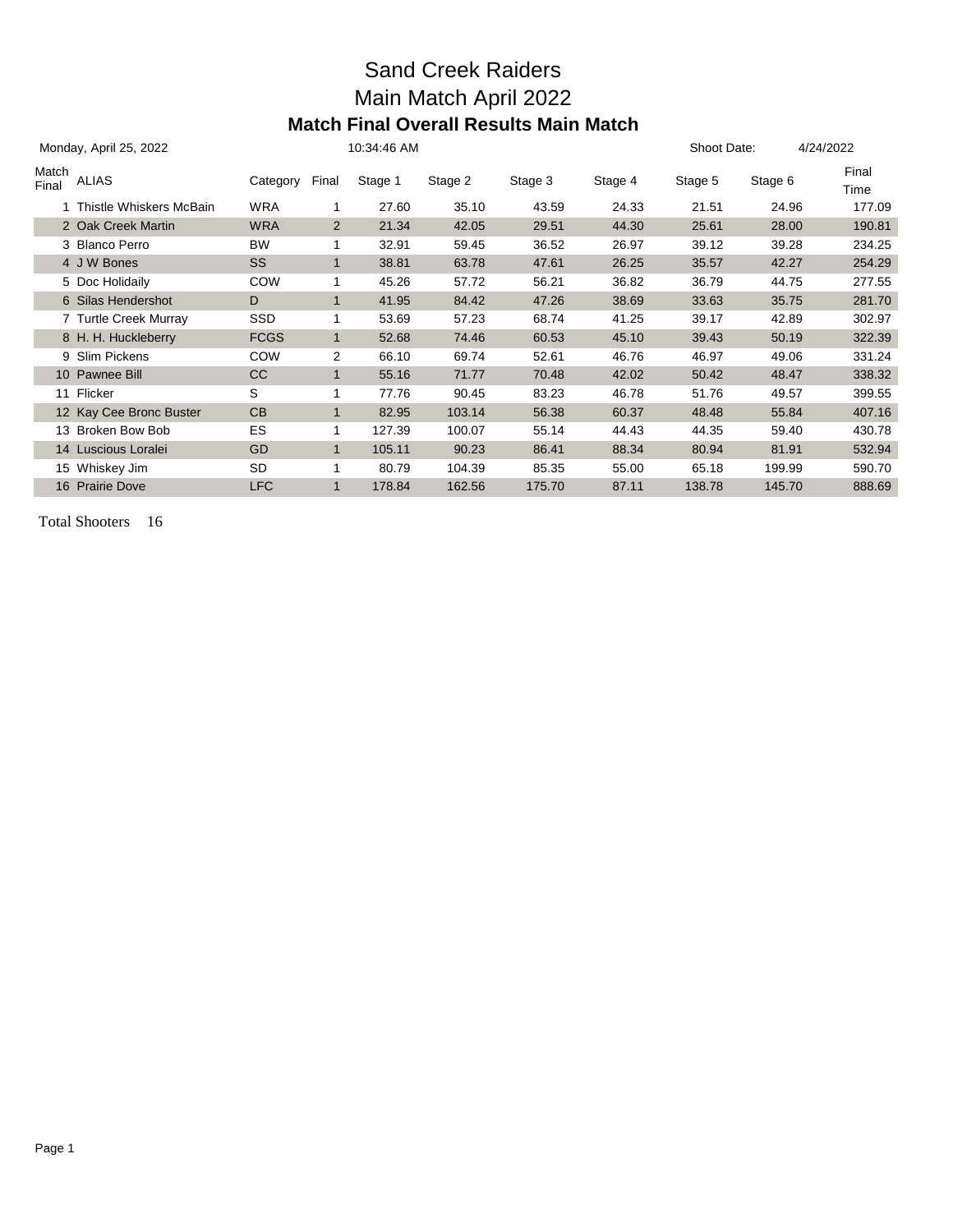# **Sand Creek Raiders**

**Main Match April 2022**

#### **Final Results by Category Main Match**

| Monday, April 25, 2022 |                       |                                               |                    |                 |                 |                 |                 |                 |                  |                | 4/24/2022 Page 1 of 1 |
|------------------------|-----------------------|-----------------------------------------------|--------------------|-----------------|-----------------|-----------------|-----------------|-----------------|------------------|----------------|-----------------------|
| Category<br>Standing   | ALIAS                 |                                               | <b>Match Final</b> | Stage 1<br>Time | Stage 2<br>Time | Stage 3<br>Time | Stage 4<br>Time | Stage 5<br>Time | Stage 6<br>Timek | Totals<br>Time |                       |
|                        |                       | Category: Frontier Cartridge Gunfigter Senior |                    |                 |                 |                 |                 |                 |                  |                |                       |
|                        | 1 H. H. Huckleberry   |                                               | 8                  | 52.68           | 74.46           | 60.53           | 45.10           | 39.43           | 50.19            | 322.39         |                       |
|                        |                       | Category: Silver Senior Duelist (65+)         |                    |                 |                 |                 |                 |                 |                  |                |                       |
|                        | 1 Turtle Creek Murray |                                               | $\overline{7}$     | 53.69           | 57.23           | 68.74           | 41.25           | 39.17           | 42.89            | 302.97         |                       |
|                        |                       | Category: B-Western                           |                    |                 |                 |                 |                 |                 |                  |                |                       |
|                        | 1 Blanco Perro        |                                               | 3                  | 32.91           | 59.45           | 36.52           | 26.97           | 39.12           | 39.28            | 234.25         |                       |
|                        |                       | Category: Cattle Baron (75+)                  |                    |                 |                 |                 |                 |                 |                  |                |                       |
|                        |                       | 1 Kay Cee Bronc Buster                        | $12 \overline{ }$  | 82.95           | 103.14          | 56.38           | 60.37           | 48.48           | 55.84            | 407.16         |                       |
|                        |                       | Category: Classic Cowboy                      |                    |                 |                 |                 |                 |                 |                  |                |                       |
|                        | 1 Pawnee Bill         |                                               | 10                 | 55.16           | 71.77           | 70.48           | 42.02           | 50.42           | 48.47            | 338.32         |                       |
|                        |                       | Category: Cowboy                              |                    |                 |                 |                 |                 |                 |                  |                |                       |
|                        | 1 Doc Holidaily       |                                               | 5                  | 45.26           | 57.72           | 56.21           | 36.82           | 36.79           | 44.75            | 277.55         |                       |
|                        | 2 Slim Pickens        |                                               | 9                  | 66.10           | 69.74           | 52.61           | 46.76           | 46.97           | 49.06            | 331.24         |                       |
|                        |                       | Category: Duelist                             |                    |                 |                 |                 |                 |                 |                  |                |                       |
|                        | 1 Silas Hendershot    |                                               | 6                  | 41.95           | 84.42           | 47.26           | 38.69           | 33.63           | 35.75            | 281.70         |                       |
|                        |                       | Category: Senior (60 +)                       |                    |                 |                 |                 |                 |                 |                  |                |                       |
|                        | 1 Flicker             |                                               | 11                 | 77.76           | 90.45           | 83.23           | 46.78           | 51.76           | 49.57            | 399.55         |                       |
|                        |                       | Category: Elder Statesman (70+)               |                    |                 |                 |                 |                 |                 |                  |                |                       |
|                        | 1 Broken Bow Bob      |                                               | 13                 | 127.39          | 100.07          | 55.14           | 44.43           | 44.35           | 59.40            | 430.78         |                       |
|                        |                       | Category: Senior Duelist (60 +)               |                    |                 |                 |                 |                 |                 |                  |                |                       |
|                        | 1 Whiskey Jim         |                                               | 15                 | 80.79           | 104.39          | 85.35           | 55.00           | 65.18           | 199.99           | 590.70         |                       |
|                        |                       | Category: Silver Senior (65+)                 |                    |                 |                 |                 |                 |                 |                  |                |                       |
|                        | 1 J W Bones           |                                               | 4                  | 38.81           | 63.78           | 47.61           | 26.25           | 35.57           | 42.27            | 254.29         |                       |
|                        |                       | Category: Wrangler (36+)                      |                    |                 |                 |                 |                 |                 |                  |                |                       |
|                        |                       | 1 Thistle Whiskers McBain                     | $\mathbf{1}$       | 27.60           | 35.10           | 43.59           | 24.33           | 21.51           | 24.96            | 177.09         |                       |
|                        | 2 Oak Creek Martin    |                                               | $\overline{2}$     | 21.34           | 42.05           | 29.51           | 44.30           | 25.61           | 28.00            | 190.81         |                       |
|                        |                       | Category: Grand Dame (70 +)                   |                    |                 |                 |                 |                 |                 |                  |                |                       |
|                        | 1 Luscious Loralei    |                                               | 14                 | 105.11          | 90.23           | 86.41           | 88.34           | 80.94           | 81.91            | 532.94         |                       |
|                        |                       | Category: Ladies Frontier Cartridge           |                    |                 |                 |                 |                 |                 |                  |                |                       |
|                        | 1 Prairie Dove        |                                               | 16                 | 178.84          | 162.56          | 175.70          | 87.11           | 138.78          | 145.70           | 888.69         |                       |

Total Shooters 16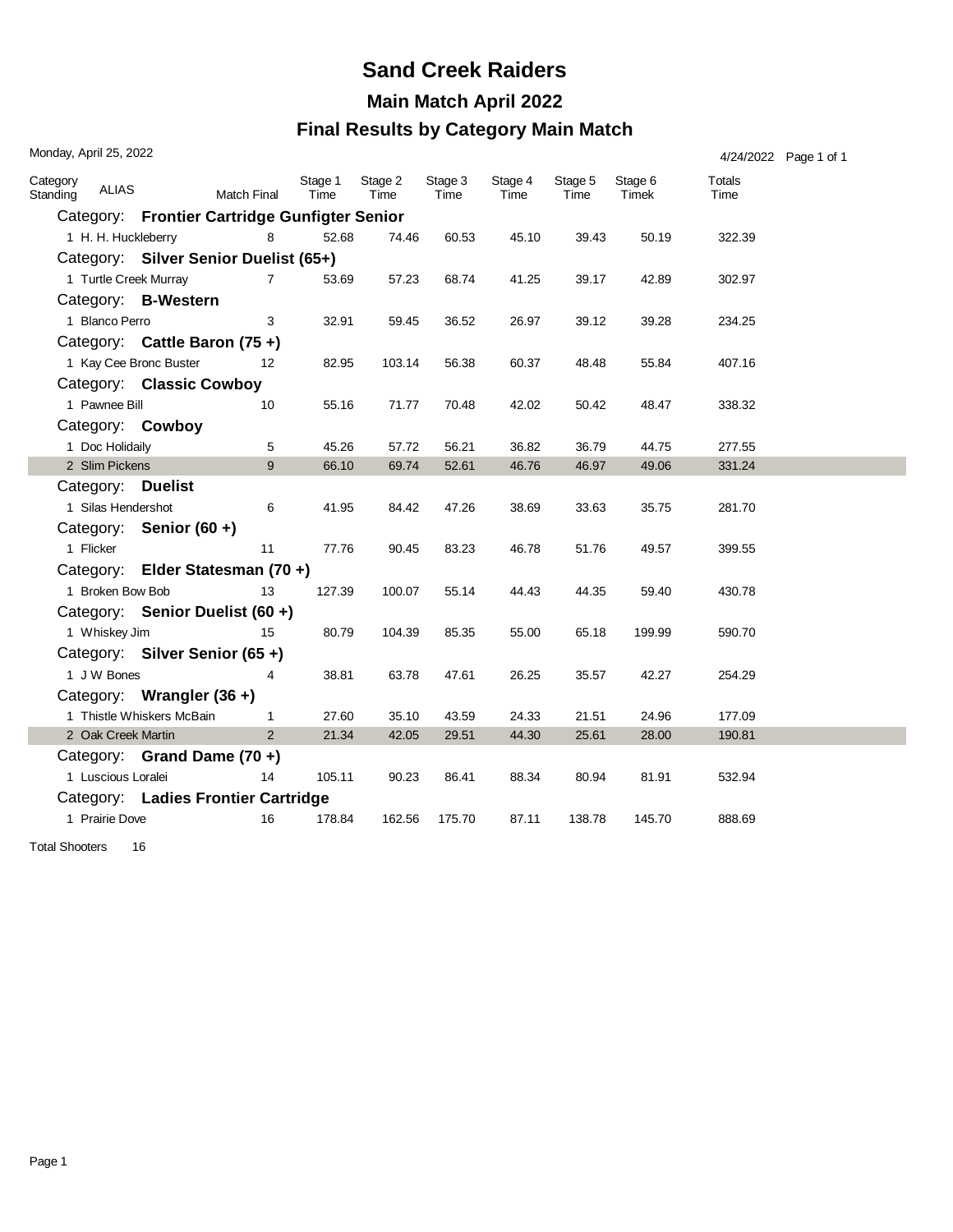### **Sand Creek Raiders Main Match April 2022**

## **Text376: Match Final with Misses and Procedurals Main Match**

| Monday, April 25, 2022            |                     |                                  | 10:38:44 AM          |                                  |                      |                                  | 4/24/2022                         | Page 1 of 2 |
|-----------------------------------|---------------------|----------------------------------|----------------------|----------------------------------|----------------------|----------------------------------|-----------------------------------|-------------|
| Match                             |                     | Stage 1                          | Stage 2              | Stage 3                          | Stage 4              | Stage 5                          | Stage 6                           |             |
| Alias<br>Final                    | Category /          | Finish<br>Time                   | Time                 | Time                             | Time                 | Time                             | Time                              | Final       |
|                                   | Wrangler $(36 +)$   | 1<br>27.60                       | 35.10                | 23.59                            | 19.33                | 21.51                            | 24.96                             | 152.09      |
| 1                                 | Misses:             | $\mathbf 0$<br>$0 =$             | $\mathbf 0$<br>$0 =$ | $4 = 20$                         | 5<br>$1 =$           | $\mathbf 0$<br>$0 =$             | $\overline{\mathbf{0}}$<br>$0 =$  | 25          |
| <b>Thistle Whiskers McB</b>       | Penalties:          | $\mathbf 0$<br>$0 =$             | $0 =$<br>0           | $\mathbf 0$<br>$0 =$             | $0 =$<br>0           | $0 =$<br>$\mathbf 0$             | $0 =$<br>$\mathbf 0$              | 0           |
|                                   | M Safety:           | 0<br>$0 =$                       | 0<br>$0 =$           | 0<br>$0 =$                       | $0 =$<br>0           | $\mathbf 0$<br>$0 =$             | 0<br>$0 =$                        | 0           |
|                                   | Bonus:              | 0                                | 0                    | 0                                | $\mathbf 0$          | 0                                | 0                                 | 0           |
|                                   |                     | 27.60                            | 35.10                | 43.59                            | 24.33                | 21.51                            | 24.96                             | 177.09      |
|                                   | Wrangler $(36 +)$   | 2<br>21.34                       | 32.05                | 29.51                            | 29.30                | 25.61                            | 28.00                             | 165.81      |
| $\overline{2}$                    | Misses:             | $0 =$<br>$\mathbf 0$             | 10<br>$2 =$          | $\mathbf 0$<br>$0 =$             | $3 = 15$             | $\mathbf 0$<br>$0 =$             | $\overline{0}$<br>$0 =$           | 25          |
| Oak Creek Martin                  | Penalties:          | $\mathbf 0$<br>$0 =$             | $\mathbf 0$<br>$0 =$ | 0<br>$0 =$                       | $\mathbf 0$<br>$0 =$ | $0 =$<br>$\mathbf 0$             | $0 =$<br>$\mathbf 0$              | 0           |
|                                   | M Safety:           | $0 =$<br>0                       | $0 =$<br>0           | $\mathbf 0$<br>$0 =$             | $0 =$<br>0           | $0 =$<br>$\mathbf 0$             | $0 =$<br>0                        | 0           |
|                                   | Bonus:              | 0                                | $\mathbf 0$          | $\mathbf 0$                      | $\mathbf 0$          | $\mathbf 0$                      | 0                                 | 0           |
|                                   |                     | 21.34                            | 42.05                | 29.51                            | 44.30                | 25.61                            | 28.00                             | 190.81      |
|                                   | <b>B-Western</b>    | $\mathbf{1}$<br>32.91            | 59.45                | 36.52                            | 26.97                | 34.12                            | 39.28                             | 229.25      |
| 3                                 | Misses:             | $0 =$<br>$\mathbf 0$             | $\mathbf 0$<br>$0 =$ | $\mathbf 0$<br>$0 =$             | $0 =$<br>$\mathbf 0$ | 5<br>$1 =$                       | $0 =$<br>$\mathbf 0$              | 5           |
| <b>Blanco Perro</b>               | Penalties:          | $\mathbf 0$<br>$0 =$             | $\mathbf 0$<br>$0 =$ | $0 =$<br>0                       | $0 =$<br>0           | $0 =$<br>$\mathbf 0$             | $0 =$<br>0                        | 0           |
|                                   | M Safety:           | $\mathbf 0$<br>$0 =$             | $\mathbf 0$<br>$0 =$ | $\mathbf 0$<br>$0 =$             | $0 =$<br>0           | $0 =$<br>0                       | $0 =$<br>0                        | 0           |
|                                   | Bonus:              | 0                                | 0                    | 0                                | 0                    | 0                                | $\mathbf 0$                       | 0           |
|                                   |                     | 32.91                            | 59.45                | 36.52                            | 26.97                | 39.12                            | 39.28                             | 234.25      |
|                                   | Silver Senior (65+) | $\mathbf{1}$<br>28.81            | 58.78                | 32.61                            | 26.25                | 30.57                            | 32.27                             | 209.29      |
| 4                                 | Misses:             | $2 = 10$                         | 5<br>$1 =$           | $3 = 15$                         | $0 =$<br>0           | $1 =$<br>5                       | $2 = 10$                          | 45          |
| J W Bones                         | Penalties:          | 0<br>$0 =$                       | $0 =$<br>$\mathbf 0$ | 0<br>$0 =$                       | 0<br>$0 =$           | $\mathbf 0$<br>$0 =$             | $\mathbf 0$<br>$0 =$              | 0           |
|                                   | M Safety:           | 0<br>$0 =$                       | $0 =$<br>0           | 0<br>$0 =$                       | $0 =$<br>$\mathbf 0$ | $0 =$<br>$\mathbf 0$             | 0<br>$0 =$                        | 0           |
|                                   | Bonus:              | 0                                | $\mathbf 0$          | $\mathbf 0$                      | $\mathbf 0$          | 0                                | $\mathbf 0$                       | 0           |
|                                   |                     | 38.81                            | 63.78                | 47.61                            | 26.25                | 35.57                            | 42.27                             | 254.29      |
|                                   | Cowboy              | $\mathbf{1}$<br>45.26            | 42.72                | 51.21                            | 31.82                | 31.79                            | 39.75                             | 242.55      |
| 5                                 | Misses:             | $0 =$<br>$\mathbf 0$             | $3 = 15$             | 5<br>$1 =$                       | 5<br>$1 =$           | 5<br>$1 =$                       | $1 =$<br>5                        | 35          |
| Doc Holidaily                     | Penalties:          | $0 =$<br>0                       | $\mathbf 0$<br>$0 =$ | $\mathbf 0$<br>$0 =$             | $\mathbf 0$<br>$0 =$ | $\mathbf 0$<br>$0 =$             | $0 =$<br>$\mathbf 0$              | 0           |
|                                   | M Safety:           | $0 =$<br>0                       | $\mathbf 0$<br>$0 =$ | $\mathbf 0$<br>$0 =$             | $0 =$<br>$\mathbf 0$ | $0 =$<br>$\mathbf 0$             | $0 =$<br>0                        | 0           |
|                                   | Bonus:              | 0                                | $\mathbf 0$          | 0                                | 0                    | $\mathbf 0$                      | 0                                 | 0           |
|                                   |                     | 45.26                            | 57.72                | 56.21                            | 36.82                | 36.79                            | 44.75                             | 277.55      |
|                                   |                     | 41.95<br>$\mathbf{1}$            | 74.42                |                                  |                      |                                  | 35.75                             |             |
|                                   | <b>Duelist</b>      | $\mathbf 0$                      |                      | 42.26                            | 28.69                | 33.63                            |                                   | 256.70      |
| 6                                 | Misses:             | $0 =$                            | $2 =$<br>10          | 5<br>$1 =$                       | $0 =$<br>0           | $0 =$<br>0                       | $\mathbf 0$<br>$0 =$              | 15          |
| Silas Hendershot                  | Penalties:          | $\mathbf 0$<br>$0 =$             | $\mathbf 0$<br>$0 =$ | $\mathbf 0$<br>$0 =$             | 10<br>$1 =$          | $\mathbf 0$<br>$0 =$             | 0<br>$0 =$                        | 10          |
|                                   | M Safety:           | 0<br>$0 =$                       | $0 =$<br>0           | $\mathbf 0$<br>$0 =$             | $\mathbf 0$<br>$0 =$ | $0 =$<br>$\mathbf 0$             | $\mathbf 0$<br>$0 =$              | 0           |
|                                   | Bonus:              | 0                                | 0                    | 0                                | 0                    | 0                                | 0                                 | 0           |
|                                   |                     | 41.95                            | 84.42                | 47.26                            | 38.69                | 33.63                            | 35.75                             | 281.70      |
| Silver Senior Duelist (65+)       |                     | 43.69<br>$\mathbf{1}$            | 52.23                | 48.74                            | 36.25                | 39.17                            | 42.89                             | 262.97      |
| $\overline{7}$                    | Misses:             | $2 = 10$                         | 5<br>$1 =$           | $4 = 20$                         | 5<br>$1 =$           | $0 = 0$                          | $\overline{\phantom{0}}$<br>$0 =$ | 40          |
| <b>Turtle Creek Murray</b>        | Penalties:          | $0 =$<br>$\mathbf 0$             | $0 =$<br>$\mathbf 0$ | $0 =$<br>$\overline{0}$          | $0 =$<br>0           | $0 =$<br>0                       | $0 =$<br>$\mathbf 0$              | 0           |
|                                   | M Safety:           | $\mathbf 0$<br>$\mathbf{0} =$    | $0 =$<br>0           | $\overline{0}$<br>$0 =$          | $0 =$<br>$\mathbf 0$ | $0 =$<br>$\overline{\mathbf{0}}$ | $\mathbf 0$<br>$0 =$              | 0           |
|                                   | Bonus:              | 0                                | 0                    | 0                                | 0                    | 0                                | 0                                 | 0           |
|                                   |                     | 53.69                            | 57.23                | 68.74                            | 41.25                | 39.17                            | 42.89                             | 302.97      |
| intier Cartridge Gunfigter Senior |                     | 52.68<br>$\mathbf{1}$            | 59.46                | 50.53                            | 40.10                | 39.43                            | 40.19                             | 282.39      |
| 8                                 | Misses:             | $\overline{0}$<br>$0 =$          | - 5<br>$1 =$         | $\overline{\mathbf{0}}$<br>$0 =$ | 5<br>$1 =$           | $\overline{\mathbf{0}}$<br>$0 =$ | $2 = 10$                          | 20          |
| H. H. Huckleberry                 | Penalties:          | $0 =$<br>0                       | 10<br>$1 =$          | $1 = 10$                         | 0<br>$0 =$           | $0 =$<br>0                       | $0 =$<br>$\overline{0}$           | 20          |
|                                   | M Safety:           | 0<br>$0 =$                       | $0 =$<br>0           | $\mathbf 0$<br>$0 =$             | $0 =$<br>0           | $0 =$<br>0                       | $0 =$<br>$\mathbf 0$              | 0           |
|                                   | Bonus:              | 0                                | 0                    | 0                                | 0                    | 0                                | 0                                 | 0           |
|                                   |                     | 52.68                            | 74.46                | 60.53                            | 45.10                | 39.43                            | 50.19                             | 322.39      |
|                                   | Cowboy              | $\overline{2}$<br>51.10          | 64.74                | 47.61                            | 31.76                | 36.97                            | 39.06                             | 271.24      |
| 9                                 | Misses:             | 5<br>$1 =$                       | - 5<br>$1 =$         | 5<br>$1 =$                       | $3 = 15$             | $2 = 10$                         | $2 = 10$                          | 50          |
| Slim Pickens                      | Penalties:          | $1 = 10$                         | $0 =$<br>0           | 0<br>$0 =$                       | $0 =$<br>0           | $0 =$<br>0                       | $0 =$<br>0                        | 10          |
|                                   | M Safety:           | $\overline{\mathbf{0}}$<br>$0 =$ | $0 =$<br>0           | $\mathbf 0$<br>$0 =$             | 0<br>$0 =$           | $0 =$<br>0                       | $\mathbf 0$<br>$0 =$              | 0           |
|                                   | Bonus:              | 0                                | 0                    | 0                                | 0                    | 0                                | 0                                 | 0           |
|                                   |                     | 66.10                            | 69.74                | 52.61                            | 46.76                | 46.97                            | 49.06                             | 331.24      |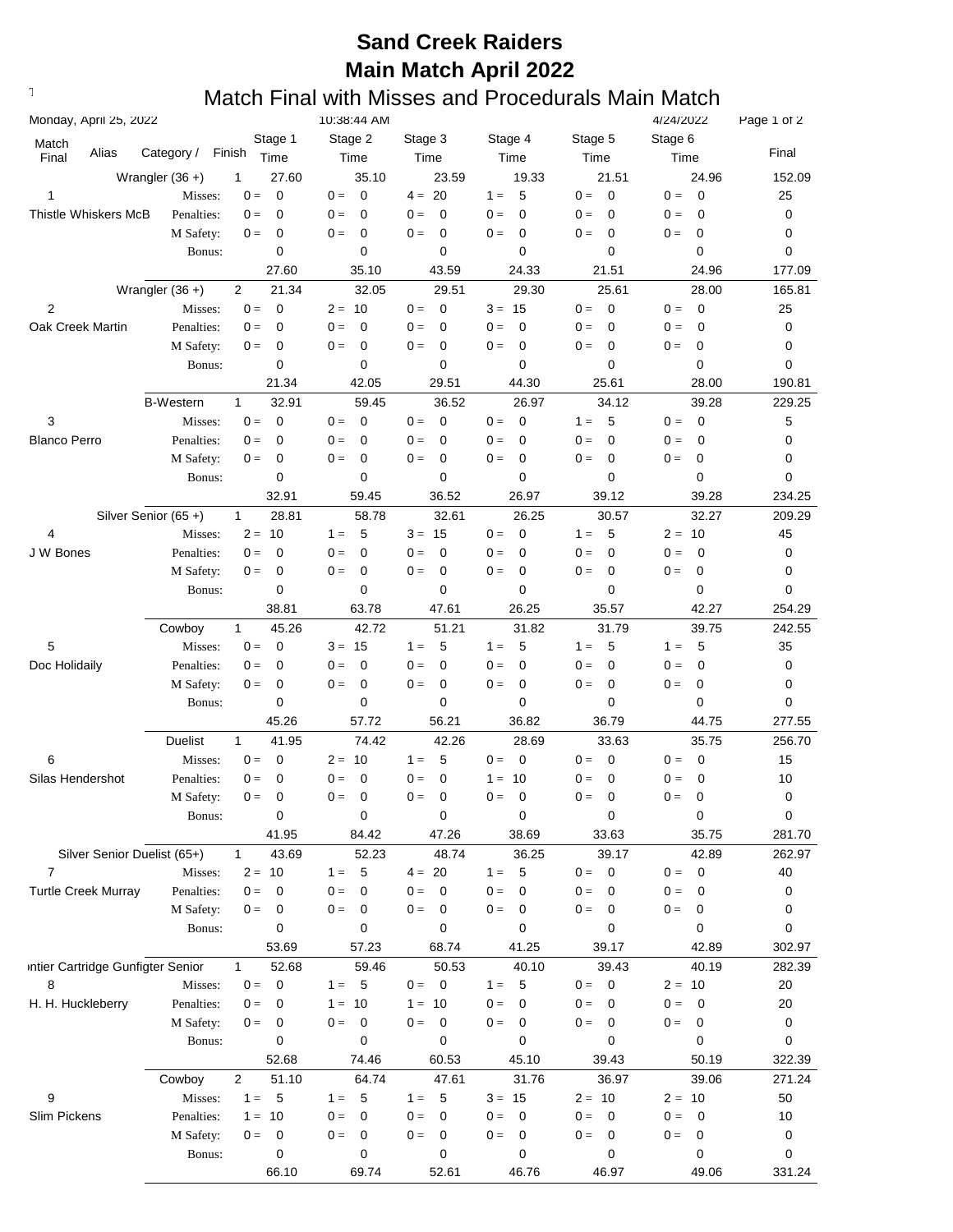### **Sand Creek Raiders Main Match April 2022**

### **Text376: Match Final with Misses and Procedurals Main Match**

| Monday, April 25, 2022 |       |                           |                        | 10:38:44 AM               |                                   |                         |                      | 4/24/2022            | Page 2 of 2 |
|------------------------|-------|---------------------------|------------------------|---------------------------|-----------------------------------|-------------------------|----------------------|----------------------|-------------|
| Match                  |       |                           | Stage 1                | Stage 2                   | Stage 3                           | Stage 4                 | Stage 5              | Stage 6              |             |
| Final                  | Alias | Category /                | Finish<br>Time         | Time                      | Time                              | Time                    | Time                 | Time                 | Final       |
|                        |       | <b>Classic Cowboy</b>     | 1<br>45.16             | 56.77                     | 50.48                             | 37.02                   | 50.42                | 43.47                | 283.32      |
| 10                     |       | Misses:                   | 10<br>$2 =$            | $3 = 15$                  | $2 = 10$                          | 5<br>$1 =$              | $0 =$<br>0           | 5<br>$1 =$           | 45          |
| Pawnee Bill            |       | Penalties:                | 0<br>$0 =$             | $0 =$<br>0                | $1 =$<br>10                       | 0<br>$0 =$              | $0 =$<br>0           | $\mathbf 0$<br>$0 =$ | 10          |
|                        |       | M Safety:                 | $0 =$<br>0             | $0 =$<br>0                | 0<br>$0 =$                        | 0<br>$0 =$              | 0<br>$0 =$           | $0 =$<br>0           | 0           |
|                        |       | Bonus:                    | 0                      | 0                         | 0                                 | 0                       | 0                    | 0                    | 0           |
|                        |       |                           | 55.16                  | 71.77                     | 70.48                             | 42.02                   | 50.42                | 48.47                | 338.32      |
|                        |       | Senior $(60 +)$           | 72.76<br>$\mathbf{1}$  | 60.45                     | 58.23                             | 41.78                   | 46.76                | 49.57                | 329.55      |
| 11                     |       | Misses:                   | 5<br>$1 =$             | $4 = 20$                  | $5 = 25$                          | 5<br>$1 =$              | $1 =$<br>5           | $0 =$<br>0           | 60          |
| Flicker                |       | Penalties:                | 0<br>$0 =$             | $1 =$<br>10               | $0 =$<br>0                        | 0<br>$0 =$              | $0 =$<br>0           | $0 =$<br>0           | 10          |
|                        |       | M Safety:                 | 0<br>$0 =$             | 0<br>$0 =$                | 0<br>$0 =$                        | 0<br>$0 =$              | 0<br>$0 =$           | 0<br>$0 =$           | 0           |
|                        |       | Bonus:                    | 0                      | 0                         | 0                                 | 0                       | 0                    | 0                    | 0           |
|                        |       |                           | 77.76                  | 90.45                     | 83.23                             | 46.78                   | 51.76                | 49.57                | 399.55      |
|                        |       | Cattle Baron (75+)        | 72.95<br>$\mathbf{1}$  | 88.14                     | 51.38                             | 60.37                   | 48.48                | 55.84                | 377.16      |
| 12                     |       | Misses:                   | $2 =$<br>10            | $3 =$<br>15               | $1 =$<br>5                        | $0 =$<br>0              | $0 =$<br>0           | $0 =$<br>$\mathbf 0$ | 30          |
| Kay Cee Bronc Buster   |       | Penalties:                | 0<br>$0 =$             | 0<br>$0 =$                | $0 =$<br>0                        | $0 =$<br>0              | $0 =$<br>0           | $\mathbf 0$<br>$0 =$ | 0           |
|                        |       | M Safety:                 | $0 =$<br>0             | 0<br>$0 =$                | $0 =$<br>0                        | 0<br>$0 =$              | 0<br>$0 =$           | 0<br>$0 =$           | 0           |
|                        |       | Bonus:                    | 0                      | 0                         | 0                                 | 0                       | 0                    | 0                    | 0           |
|                        |       |                           | 82.95                  | 103.14                    | 56.38                             | 60.37                   | 48.48                | 55.84                | 407.16      |
|                        |       | Elder Statesman (70+)     | $\mathbf{1}$<br>102.39 | 95.07                     | 55.14                             | 44.43                   | 44.35                | 59.40                | 400.78      |
| 13                     |       | Misses:                   | $3 =$<br>15            | 5<br>$1 =$                | $0 =$<br>$\mathbf 0$              | $0 =$<br>0              | $0 =$<br>0           | $\mathbf 0$<br>$0 =$ | 20          |
| <b>Broken Bow Bob</b>  |       |                           | 10<br>$1 =$            | $\mathbf 0$<br>$0 =$      | $0 =$<br>0                        | $0 =$<br>0              | $0 =$<br>$\mathbf 0$ | 0<br>$0 =$           | 10          |
|                        |       | Penalties:<br>M Safety:   | 0<br>$0 =$             | $0 =$<br>0                | $0 =$<br>0                        | $0 =$<br>0              | $0 =$<br>0           | 0<br>$0 =$           | 0           |
|                        |       |                           | 0                      | 0                         | 0                                 | 0                       | 0                    | 0                    | 0           |
|                        |       | Bonus:                    | 127.39                 | 100.07                    | 55.14                             | 44.43                   | 44.35                | 59.40                | 430.78      |
|                        |       |                           |                        |                           |                                   |                         |                      |                      |             |
|                        |       | Grand Dame $(70 +)$       | $\mathbf{1}$<br>100.11 | 85.23                     | 81.41                             | 63.34                   | 70.94                | 61.91                | 462.94      |
| 14                     |       | Misses:                   | 5<br>$1 =$             | 5<br>$1 =$                | 5<br>$1 =$                        | 5<br>$1 =$              | $2 = 10$             | $2 =$<br>10          | 40          |
| Luscious Loralei       |       | Penalties:                | 0<br>$0 =$             | $\mathbf 0$<br>$0 =$      | $\mathbf 0$<br>$0 =$              | $1 =$<br>10             | 0<br>$0 =$           | 10<br>$1 =$          | 20          |
|                        |       | M Safety:                 | 0<br>$0 =$             | 0<br>$0 =$                | $0 =$<br>0                        | $1 =$<br>-10            | 0<br>$0 =$           | $\mathbf 0$<br>$0 =$ | 10          |
|                        |       | Bonus:                    | 0                      | 0                         | 0                                 | 0                       | 0                    | 0                    | 0           |
|                        |       |                           | 105.11                 | 90.23                     | 86.41                             | 88.34                   | 80.94                | 81.91                | 532.94      |
|                        |       | Senior Duelist (60 +)     | $\mathbf{1}$<br>75.79  | 104.39                    | 60.35                             | 50.00                   | 60.18                | 199.99               | 550.70      |
| 15                     |       | Misses:                   | 5<br>$1 =$             | $0 =$<br>0                | $3 = 15$                          | 5<br>$1 =$              | 5<br>$1 =$           | $0 =$<br>0           | 30          |
| Whiskey Jim            |       | Penalties:                | $\mathbf 0$<br>$0 =$   | 0<br>$0 =$                | 10<br>$1 =$                       | $\mathbf 0$<br>$0 =$    | $\mathbf 0$<br>$0 =$ | 0<br>$0 =$           | 10          |
|                        |       | M Safety:                 | $0 =$<br>0             | $0 =$<br>0                | $0 =$<br>0                        | 0<br>$0 =$              | $0 =$<br>0           | $0 =$<br>0           | 0           |
|                        |       | Bonus:                    | $\mathbf 0$            | 0                         | 0                                 | 0                       | 0                    | 0                    | $\mathbf 0$ |
|                        |       |                           | 80.79                  | 104.39                    | 85.35                             | 55.00                   | 65.18                | 199.99               | 590.70      |
|                        |       | Ladies Frontier Cartridge | $\mathbf{1}$<br>153.84 | 127.56                    | 160.70                            | 77.11                   | 128.78               | 135.70               | 783.69      |
| 16                     |       | Misses:                   | $5 =$<br>25            | $7 = 35$                  | $3 = 15$                          | $2 = 10$                | $0 = 0$              | $2 = 10$             | 95          |
| Prairie Dove           |       | Penalties:                | $\mathbf 0$<br>$0 =$   | $\mathbf 0$<br>$0 =$      | $\mathbf{0} =$<br>$\mathbf 0$     | $0 =$<br>$\overline{0}$ | $1 = 10$             | $0 =$<br>0           | 10          |
|                        |       | M Safety:                 | $\mathbf 0$<br>$0 =$   | $\boldsymbol{0}$<br>$0 =$ | $\overline{\phantom{0}}$<br>$0 =$ | $0 = 0$                 | $0 = 0$              | $0 = 0$              | 0           |
|                        |       | Bonus:                    | 0                      | 0                         | 0                                 | 0                       | 0                    | 0                    | 0           |
|                        |       |                           | 178.84                 | 162.56                    | 175.70                            | 87.11                   | 138.78               | 145.70               | 888.69      |
|                        |       | Overall Match             | Stage 1                | Stage 2                   | Stage 3                           | Stage 4                 | Stage 5              | Stage 6              |             |
|                        |       | Misses:                   | 20                     | 30                        | 29                                | 16                      | 9                    | 12                   |             |
|                        |       | Penalties:                | 2                      | 2                         | 3                                 | 2                       | 1                    | 1                    |             |
|                        |       | M Safety:                 | 0                      | 0                         | 0                                 | 1                       | 0                    | 0                    |             |
|                        |       | Average Stage Time:       | 60.52                  | 68.54                     | 55.02                             | 40.28                   | 46.42                | 58.00                |             |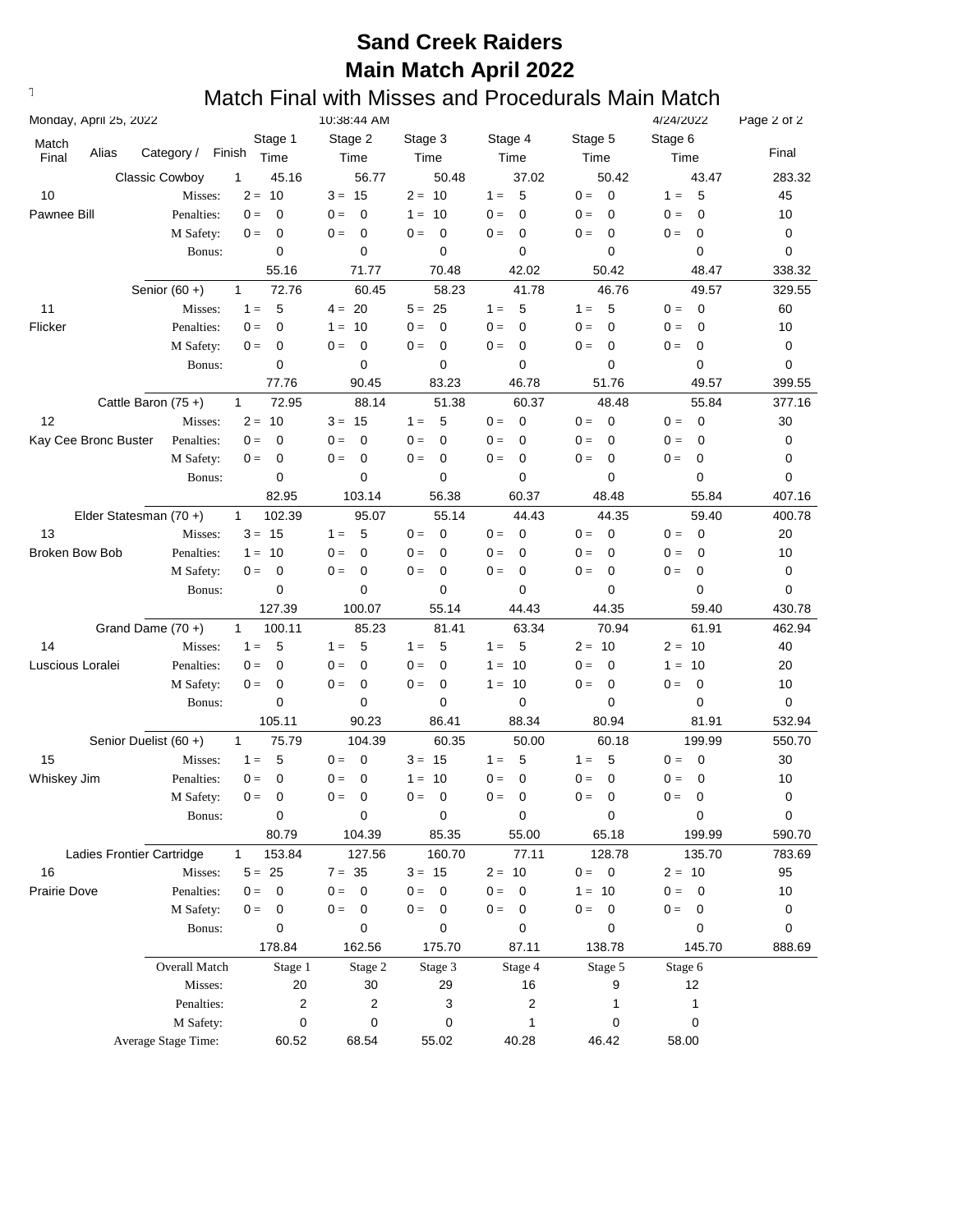#### Sand Creek Raiders **Main Match April 2022**

#### **Individual Stage Results Main Match Main Match**

| Monday, April 25, 2022                                                                                                                               | 10:38:35 AM                                    |
|------------------------------------------------------------------------------------------------------------------------------------------------------|------------------------------------------------|
| Stage Place<br><b>Stage Number:</b>                                                                                                                  | 1                                              |
| 5 Silas Hendershot<br>4 J W Bones<br>3 Blanco Perro<br>2 Thistle Whiskers McBain                                                                     | 41.95<br>38.81<br>32.91<br>27.60               |
| 1 Oak Creek Martin<br><b>Stage Number:</b><br>Stage Place                                                                                            | 21.34<br>2                                     |
| 5 Blanco Perro<br>4 Doc Holidaily<br>3 Turtle Creek Murray<br>2 Oak Creek Martin<br>1 Thistle Whiskers McBain<br>Stage Place<br><b>Stage Number:</b> | 59.45<br>57.72<br>57.23<br>42.05<br>35.10<br>3 |
| 5 J W Bones<br>4 Silas Hendershot<br>3 Thistle Whiskers McBain<br>2 Blanco Perro<br>1 Oak Creek Martin<br>Stage Place<br><b>Stage Number:</b>        | 47.61<br>47.26<br>43.59<br>36.52<br>29.51<br>4 |
| 5 Silas Hendershot<br>4 Doc Holidaily<br>3 Blanco Perro<br>2 J W Bones<br>1 Thistle Whiskers McBain<br>Stage Place Stage Number:                     | 38.69<br>36.82<br>26.97<br>26.25<br>24.33<br>5 |
| 5 Doc Holidaily<br>4 J W Bones<br>3 Silas Hendershot<br>2 Oak Creek Martin<br>1 Thistle Whiskers McBain<br>Stage Place Stage Number:                 | 36.79<br>35.57<br>33.63<br>25.61<br>21.51<br>6 |
| 5 J W Bones<br>4 Blanco Perro<br>3 Silas Hendershot<br>2 Oak Creek Martin<br>1 Thistle Whiskers McBain                                               | 42.27<br>39.28<br>35.75<br>28.00<br>24.96      |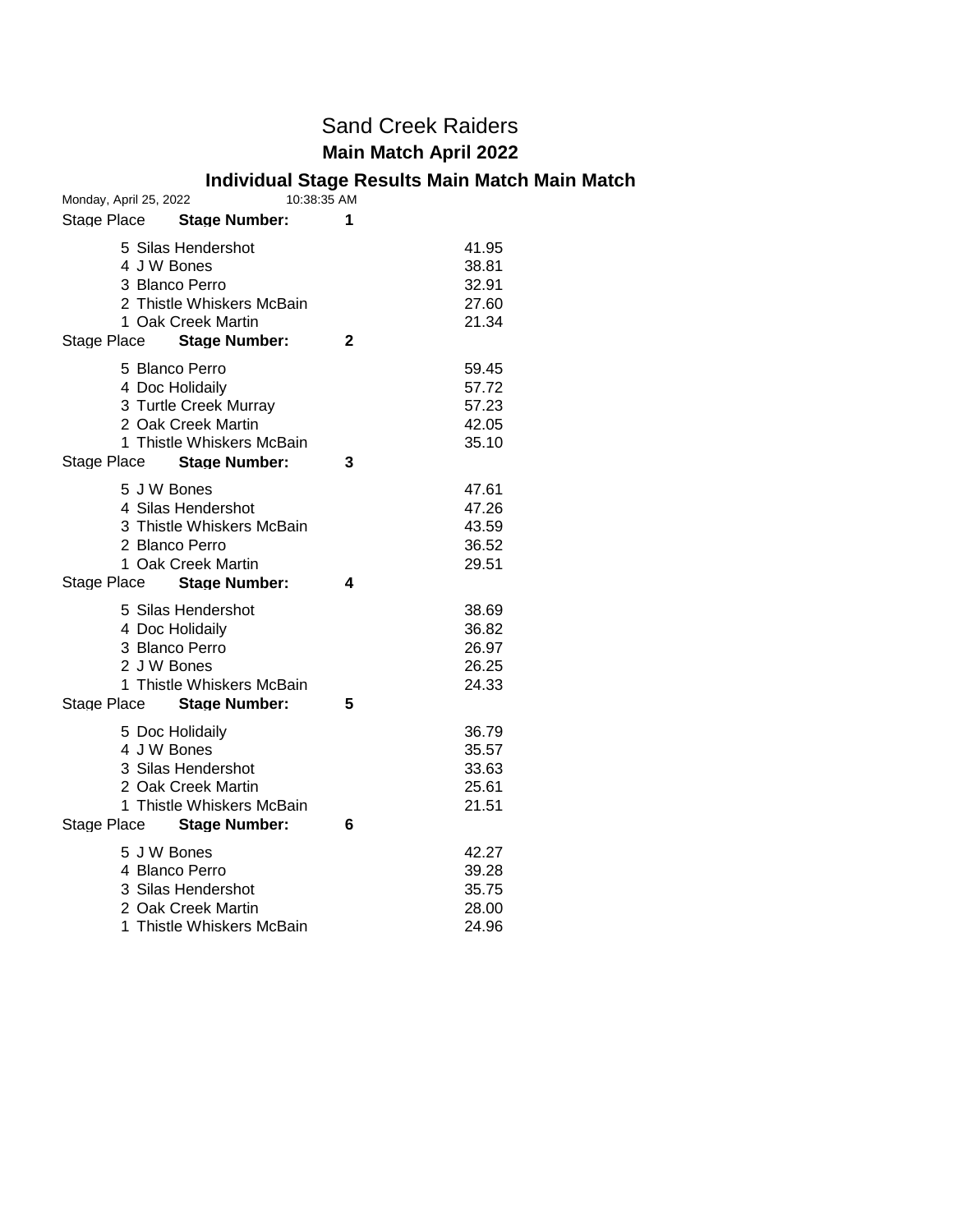# **Sand Creek Raiders**

#### **Main Match April 2022**

#### **Side Match Results Fastest Times Cowboy & Cowgirl**

Match Date: 4/24/2022

| <b>First</b><br>Time | <b>Speed Rifle Fastest Time</b> |    |                | Time               |
|----------------------|---------------------------------|----|----------------|--------------------|
|                      | <b>Thistle Whiskers McBain</b>  | 10 | 0              | 3.50               |
|                      | <b>Oak Creek Martin</b>         | 10 | 0              | 3.99               |
|                      | H. H. Huckleberry               | 10 | 0              | 5.41               |
|                      | Doc Holidaily                   | 10 | 0              | 6.72               |
|                      | <b>Blanco Perro</b>             | 10 | $\overline{0}$ | 8.45               |
|                      | <b>Silas Hendershot</b>         | 10 | $\overline{0}$ | 17.58              |
|                      | <b>Pawnee Bill</b>              |    | 3              | 19.36              |
|                      |                                 |    |                | <b>Hits Misses</b> |